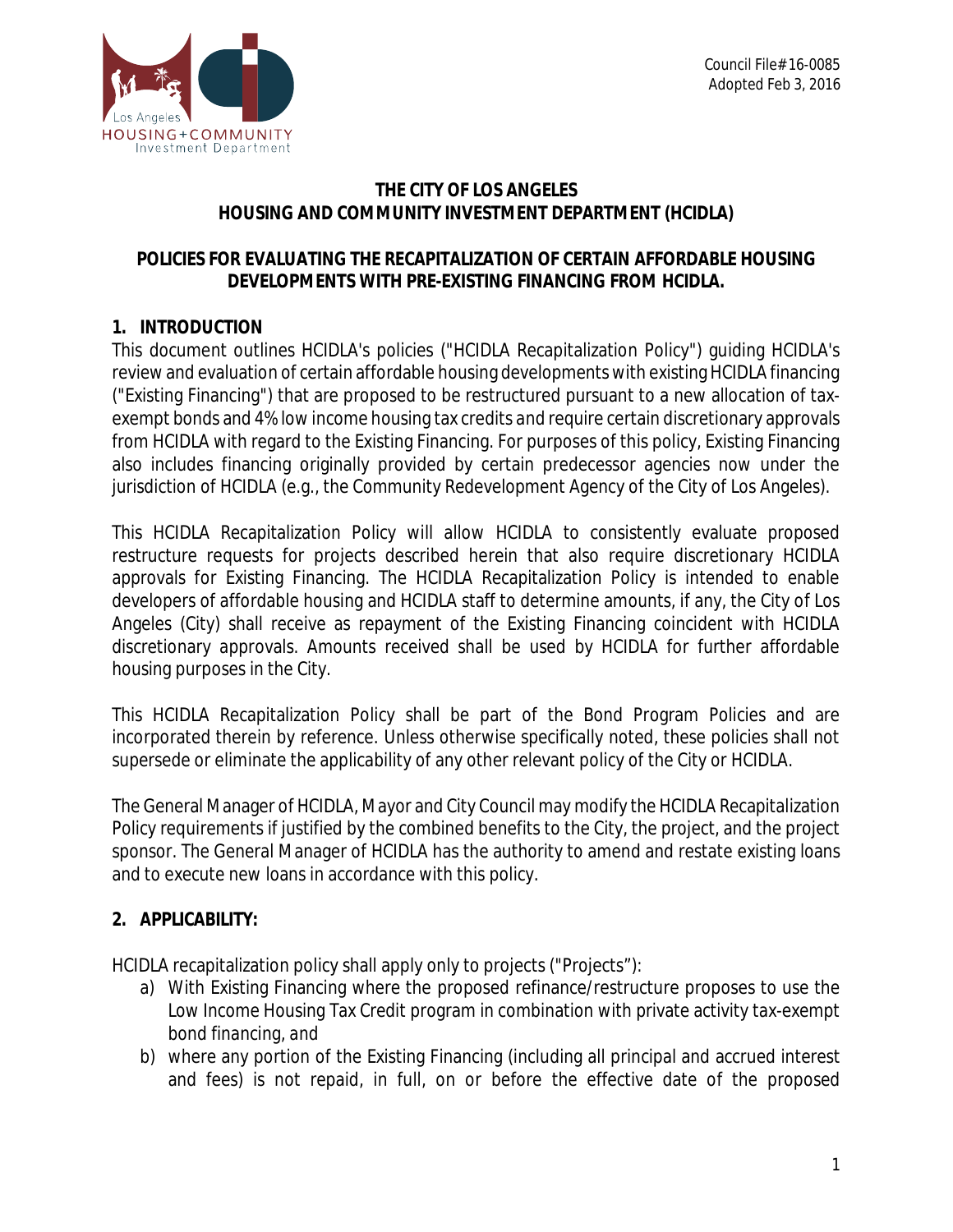refinance/restructure and therefore requires certain discretionary approvals from HCIDLA with regard to the Existing Financing.

Further, this HCIDLA recapitalization policy shall specifically not apply to projects where all outstanding obligations to HCIDLA are repaid, in full, on or before the effective date of the propose refinance/restructure.

### 3. **INTENT**

The intent of the HCIDLA Recapitalization policy is to enable the preservation and rehabilitation of the City's affordable housing stock, and to ensure the prudent use of public funds to achieve those goals.

### 4. **OBJECTIVES**

HCIDLA anticipates the application of the HCIDLA recapitalization policy will result in the adequate capitalization and stabilization of existing affordable housing developments within the City of Los Angeles, and serve to strengthen the capacity of the City's affordable housing providers, to create, preserve and maintain affordable housing in the City of Los Angeles. The objectives of the HCIDLA Recapitalization policy are outlined below.

#### **a) Rehabilitate the City's Affordable Housing Stock**

The objective of the HCIDLA Recapitalization policy is to improve the condition of Affordable Housing projects by providing for the appropriate levels of rehabilitation and correction of deferred maintenance items.

#### **b) Preserve the Supply of Existing Affordable Housing**

The objective of the HCIDLA Recapitalization policy is to preserve affordable housing through the extension of the time period of affordability covenants.

#### **c) Improve the Financial & Managerial Performance of Projects**

The objective of the HCIDLA recapitalization policy is to reduce ongoing operating costs associated with deferred maintenance of projects and when appropriate, to address the problems created by ineffective management

#### **d) Enhance Long-term Energy and Resource Sustainability profile of the Projects**

The objective of the HCIDLA recapitalization policy is to reduce energy and water consumption in affordable housing projects when possible. Toward this goal, projects should strive to achieve a 20% improvement in energy efficiency.

#### **e) To improve disabled access to affordable housing**

The objective of the HCIDLA recapitalization policy is to improve disabled access to affordable housing when possible.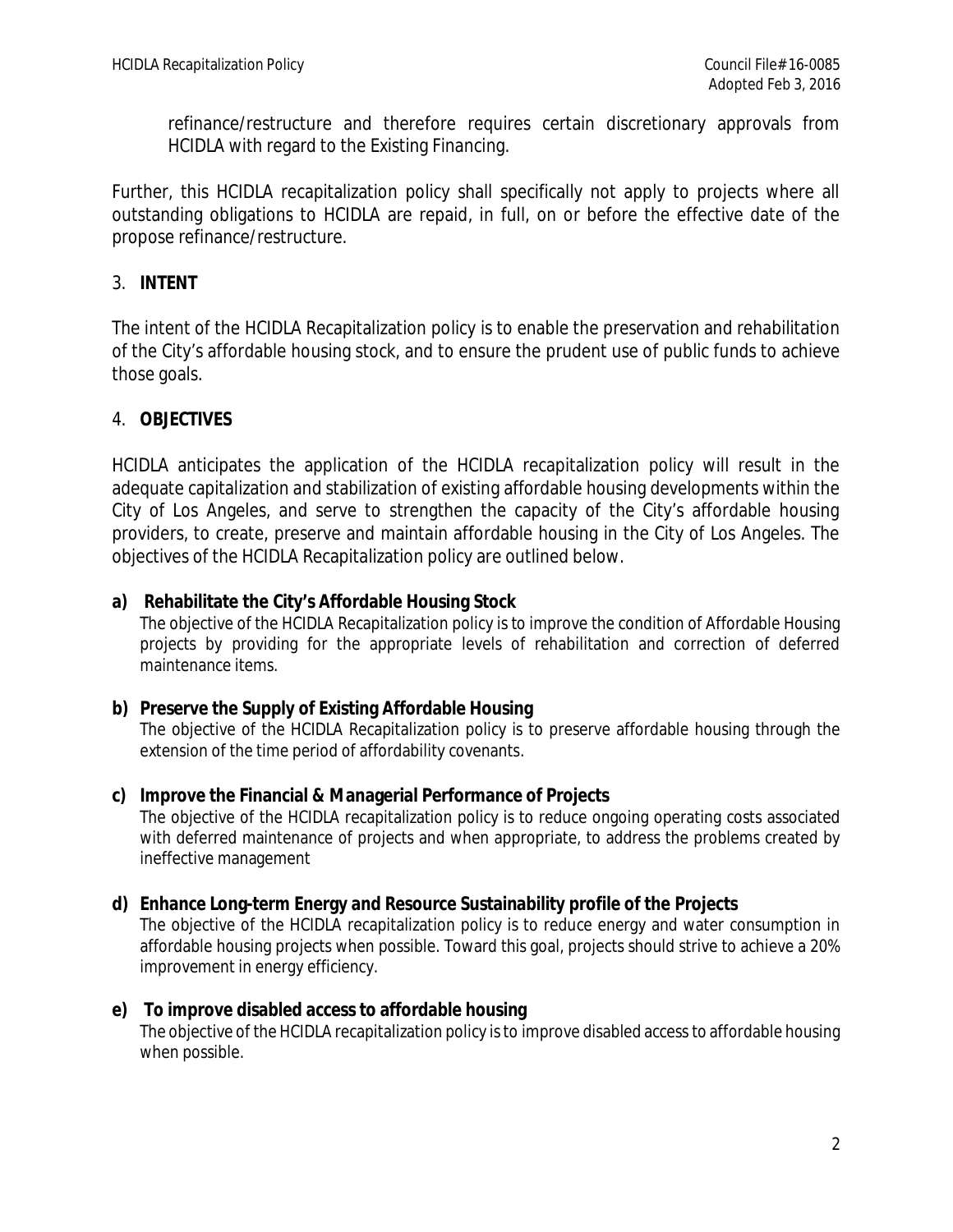#### **5. PRUDENT LENDING PRACTICES**

HCIDLA is responsible for following Prudent Lending Practices, which are defined as generally accepted underwriting and lending practices for public loan programs, based on sound judgment to protect Federal and lender interests. Prudent Lending Practices provide for compliance with local laws and maintenance of a security interest in loan collateral. Toward this end, after achieving the public objectives, HCIDLA shall seek repayment of outstanding public debt when feasible, including outstanding principal and accrued interest, or a portion thereof. Any loan repayments will be recirculated into the Affordable Housing Trust Fund to be reinvested in new affordable housing units.

### **6. BACKGROUND**

HCIDLA provides supplemental financing to certain multifamily rental developments that contain units where occupancy is restricted to households with income equal to or less than a specific income level (for instance, 60% of the Area Median Income), and the rent payable by the families occupying the restricted unit is similarly restricted (for instance, to 30% of 60% of Area Median Income). The net income generated by the restricted units can support only a limited amount of conventional "first mortgage" financing, which supports only a limited portion of the costs of constructing or rehabilitating the development. Funding sources specifically created to assist in financing "affordable" developments supplement (or, in some cases, supplant) conventional first mortgage financing. These include public sources that maybe loaned or granted to qualifying developments through federal (e.g., HOME funds from the department of Housing and Urban Development), state (e.g., Multifamily Housing Program Funds from the California department of Housing and Community Development), local (e.g., Affordable Housing Trust Fund (AHTF) from the City of Los Angeles Housing and Community Investment Department) agencies. These funds are typically of limited availability and are therefore allocated to projects on the basis of highest public benefit and highest leverage.

HCIDLA (and other public lenders) generally provide this supplemental financing in the form of a subordinate loan (i.e., subordinate in rights and remedies to senior, first mortgage financing provided by private institutions (including first mortgage financing funded with the proceeds of tax-exempt bonds). The subordinate loan is secured by a deed of trust subordinate to the first mortgage lender's deed of trust, and is generally payable only to the extent of cash available (also known as "residual receipts") after payment of all other project expenses and first mortgage debt service. In addition to the loan and other related real estate documents, the project must adhere to certain regulatory restrictions (e.g., number units subject to specific affordability restrictions, etc.). These regulatory restrictions are generally documented in a Regulatory Agreement recorded with the other loan documents.

These HCIDLA loans provide certain rights in connection with certain changes in the project – including transfer of project ownership, or sale or refinancing of the project. HCIDLA's rights would typically include the right of full repayment upon refinance, or the right to approve aspects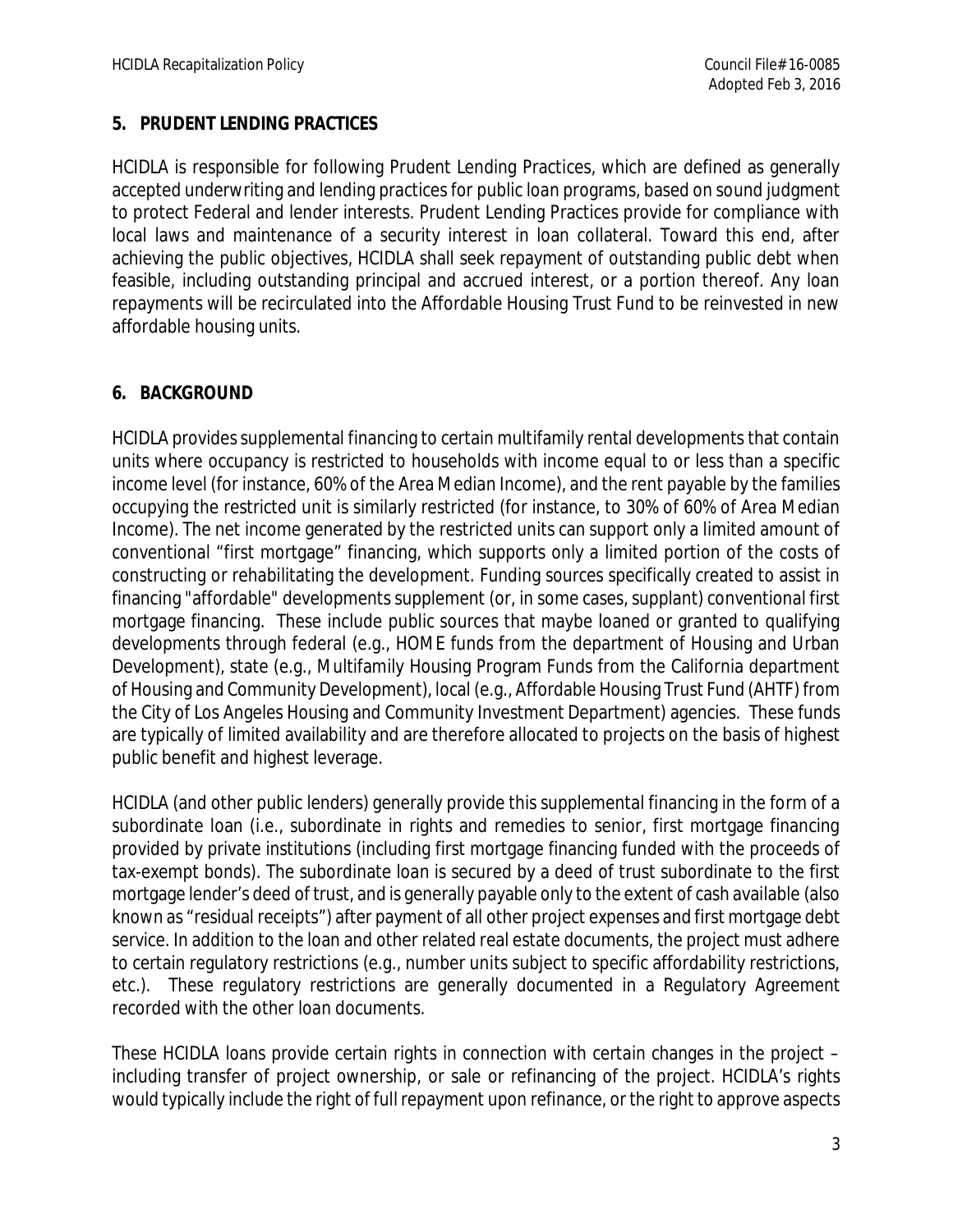of a refinance or restructure if all or a portion of HCIDLA's were to remain outstanding after the refinance or restructure.

In addition to first mortgages and federal, state and local loan and grant funds, many affordable housing developments use the Low Income Housing Tax Credit program as an additional component of financing development costs. In general, investors contribute equity–which helps to pay development costs – in exchange for the ability to use the Low Income Housing Tax Credits. The investors then become a part of the ownership – usually as a limited partner in the partnership that owns the affordable housing development.

The Tax Reform Act of 1986created what we know today as the Low Income Housing Tax Credit (LIHTC) program. Governed under the IRS Code's Section 42 and administered by state issuing agencies through their Qualified Allocation Plans (QAP) and adopted regulations, LIHTC projects are awarded ten years of federal tax credits. In exchange, LIHTC projects must be kept affordable for a minimum period of 15 years (the Tax Credit Compliance Period), but often the state issuing agencies and complementary local agencies apply much longer affordability restrictions than are required under the IRS regulations. Currently, in California, developers typically are required to accept a 55-year affordability restriction to be eligible for tax credit and private activity bond financing.

### *Tax Credit Compliance Period*

While the tax credits flow for 10 years, the IRS requires a 15-year compliance period to enable the recapture of some or all of the tax credit value in the event a project is found to be noncompliant. Therefore, in order to safeguard their investment, Tax Credit Investors often remain a part of the limited partnership after their tax credits expire, until the completion of the 15 year Tax Credit compliance period. Typically, limited partners exit the investment after year 15 by selling their interests in the property to the general partner (GP) (or its affiliate or subsidiary) and the GP continues to own and operate the property.

### *Extended Use Agreements*

Beginning in 1990 federal law required tax credit projects to remain affordable for the 15-year initial compliance period plus a subsequent 15-year extended-use period. In California, most projects that received a Tax Credit Allocation after 1990 are subject to affordability restrictions of 30 to 40 years past the initial 15 year period. These extended use agreements may be imposed by the California Tax Credit Allocation Committee (TCAC) as well as by the local agency, such as HCIDLA, that provided a part of the financing for the development of the original project. As a result, many projects that have completed their 15 year Tax Credit Compliance Period are eligible for re-capitalization using a new tax credit syndication, but are unlikely to be at risk of losing affordability.

### *New Tax Credits*

When the 15-year Federal Tax Credit Compliance Period ends, the project is eligible for new acquisition as well as rehabilitation tax credits if syndicated with tax exempt private activity bonds. However, affordability restrictions are usually not at risk of being lost. HCIDLA's key policy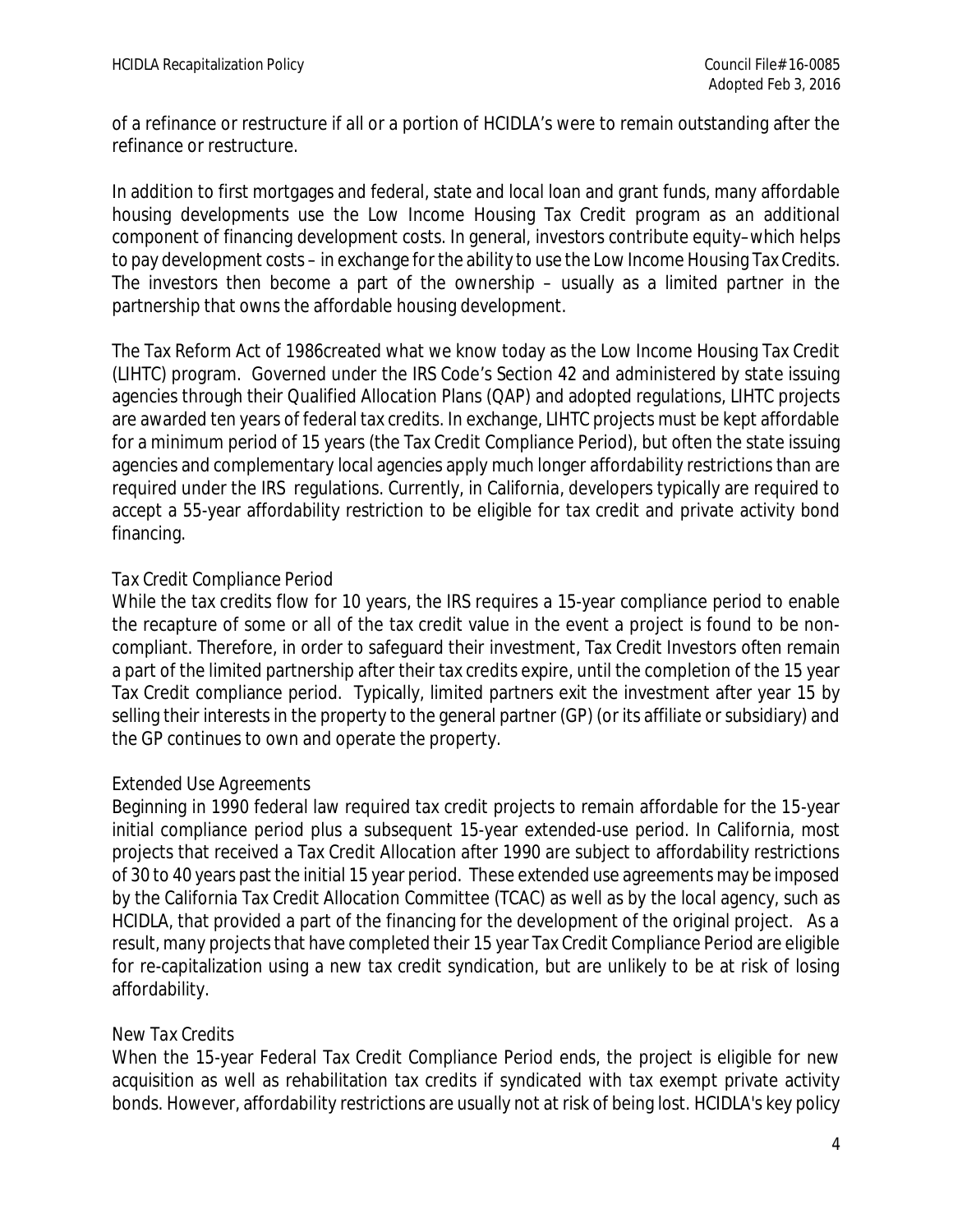objective is to determine that the equity raised from the new allocation of LIHTC, in combination with the other newly available sources, are sufficient to improve and maintain the physical asset**.** This document contains Administrative Policies to provide procedural direction to HCIDLA staff and Underwriting Policies to guide the public in their requests for HCIDLA cooperation and support.

# **7. UNDERWRITING REQUIREMENTS**

# **a) Eligible Sponsor**

To provide adequate time for project financing to be evaluated prior to the California Debt Limit Allocation Committee (CDLAC) application deadline, a term sheet showing the Limited Partner exit plan must be submitted to HCIDLA at least 60 days before the CDLAC application deadline.

# **b) Extension of Affordability**

The term of the Project's longest existing affordability covenant shall be extended at least an additional 15 years, subject to tax limitations and other relevant underwriting criteria, and subject to the "true- debt" test.

# **c) Project Useful Life**

The proposed transaction must result in the extension of the useful life of the Project by at least 15 years. Items included in the scope of rehabilitation must be of a nature that targets capital improvement items whose useful life is coming to an end. The level of proposed rehabilitation must be appropriate to the current conditions of the project and correct all major physical deficiencies.

# **d) Management Deficiencies**

HCIDLA desires to ensure affordable housing projects will remain financially viable and well maintained. All projects requesting recapitalization will need to be in compliance with the HCIDLA's occupancy monitoring, portfolio management, code and compliance policies. All entities involved in the new proposed project shall adhere to the City's business policies.

Properties in financial, managerial, or physical distress will be carefully evaluated before refinancing is considered. HCIDLA may require a neutral third party to conduct a comprehensive physical, financial, and managerial assessment of the property to ascertain the reason the property is not performing. HCIDLA will use this report as a basis for making financial decisions in accordance with existing loan and regulatory agreements.

# **e) Financial Benefits**

HCIDLA expects that the Projects, as a result of the refinancing/restructuring, will have improved long-term financial and operational capacity.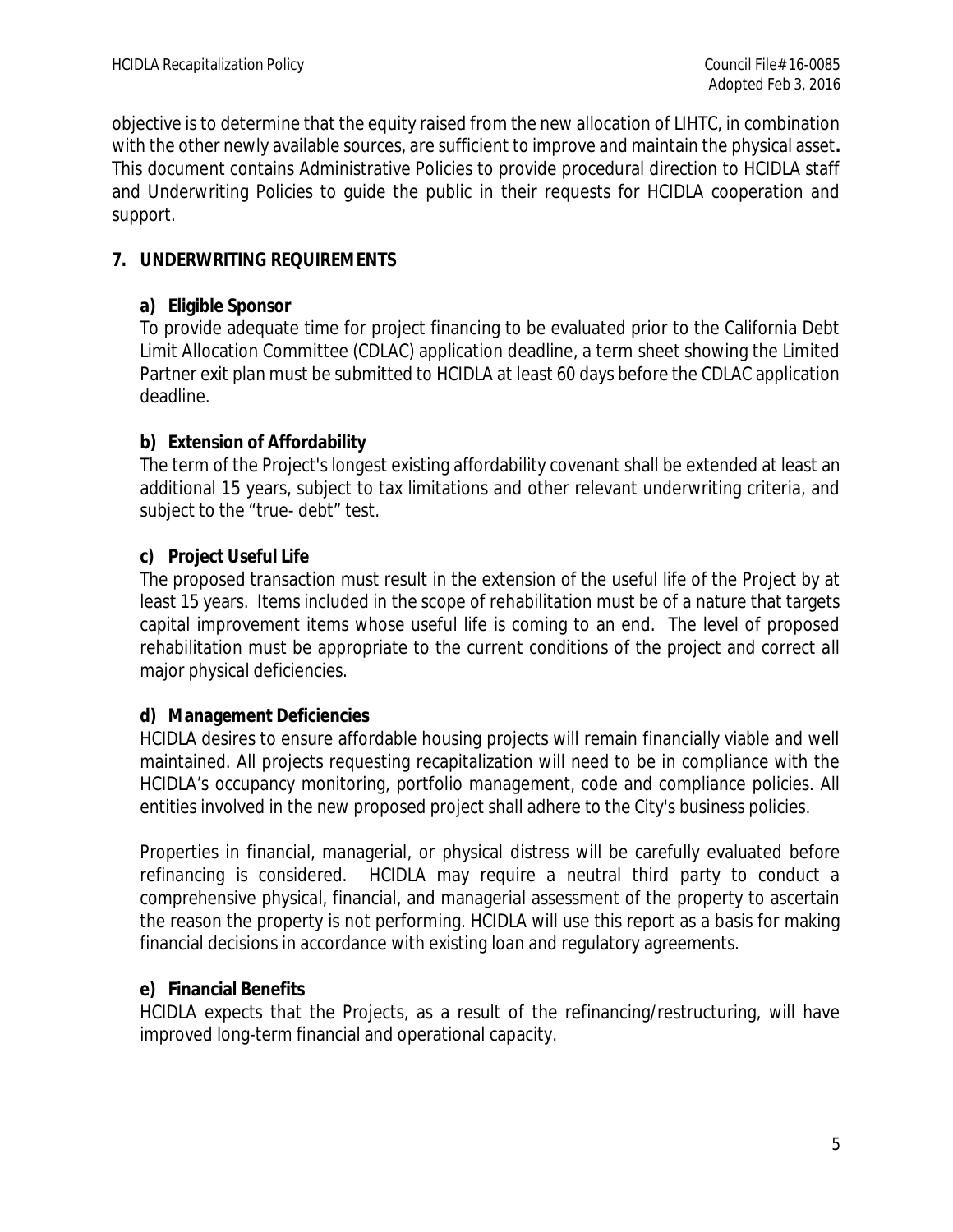# **f) Energy Efficiency**

In an effort to reduce long term operational costs and contribute positively to the environment, Projects are encouraged to improve the energy efficiency 20% above the modeled energy consumption of the current building(s) based on existing conditions. Modeling for improvements and baseline will follow TCAC regulations. Where possible, projects should leverage local utility rebased, state incentives and financing. Projects will be encouraged to track energy and water usage through approved benchmarking software, and to incorporate a tenant data release form in their leases so that the building's utility usage can be tracked. Project management staff should be trained on operation and maintenance of energy and water efficiency, energy management planning, tenant education and engagement on reduced energy and water use. HCIDLA will provide information about how to access information on energy efficiency programs and opportunities supported by the City.

### **g) Use of Sales Proceeds**

Proceeds from the sale upon acceptable project financial structuring shall be used first to pay the balance on the first deed of trust. Any remaining cash proceeds may be used to pay down public debt, including all/or a portion of HCIDLA loan principal and accrued interest balance. If the Project has more than one public loan, HCIDLA will refer to the original loan agreement as the guiding document for priority of payoffs. Payoffs will follow the lien position in the loan agreement. HCIDLA will prioritize the use of proceeds based on the waterfall shown below:

Use of Sales Proceeds - Waterfall

- 1. 1<sup>st</sup> Trust Deed
- 2. Capital Rehabilitation Plan
	- a. Property Physical upgrades based on Physical Needs Assessment
	- b. ADA Retrofits (Required)
	- c. Energy Efficiency Retrofits (Recommended where feasible)
- 3. Capitalized Reserves as required by lender(s)
	- a. Replacement Reserve
	- b. Transition Reserve
	- c. NOTE: Existing reserves must transfer with the property
- 4. Unpaid Developer Fee (Deferred Developer fee from prior years)
- 5. Unpaid Asset Management Fees
- 6. Unpaid Property Management Fees
- 7. Exit Taxes
- 8. GP or Sponsor loans if previously approved by HCIDLA Asset Management
- 9. Public Debt
- 10. Miscellaneous Expenses, GP or Sponsor Loans not previously approved by HCIDLA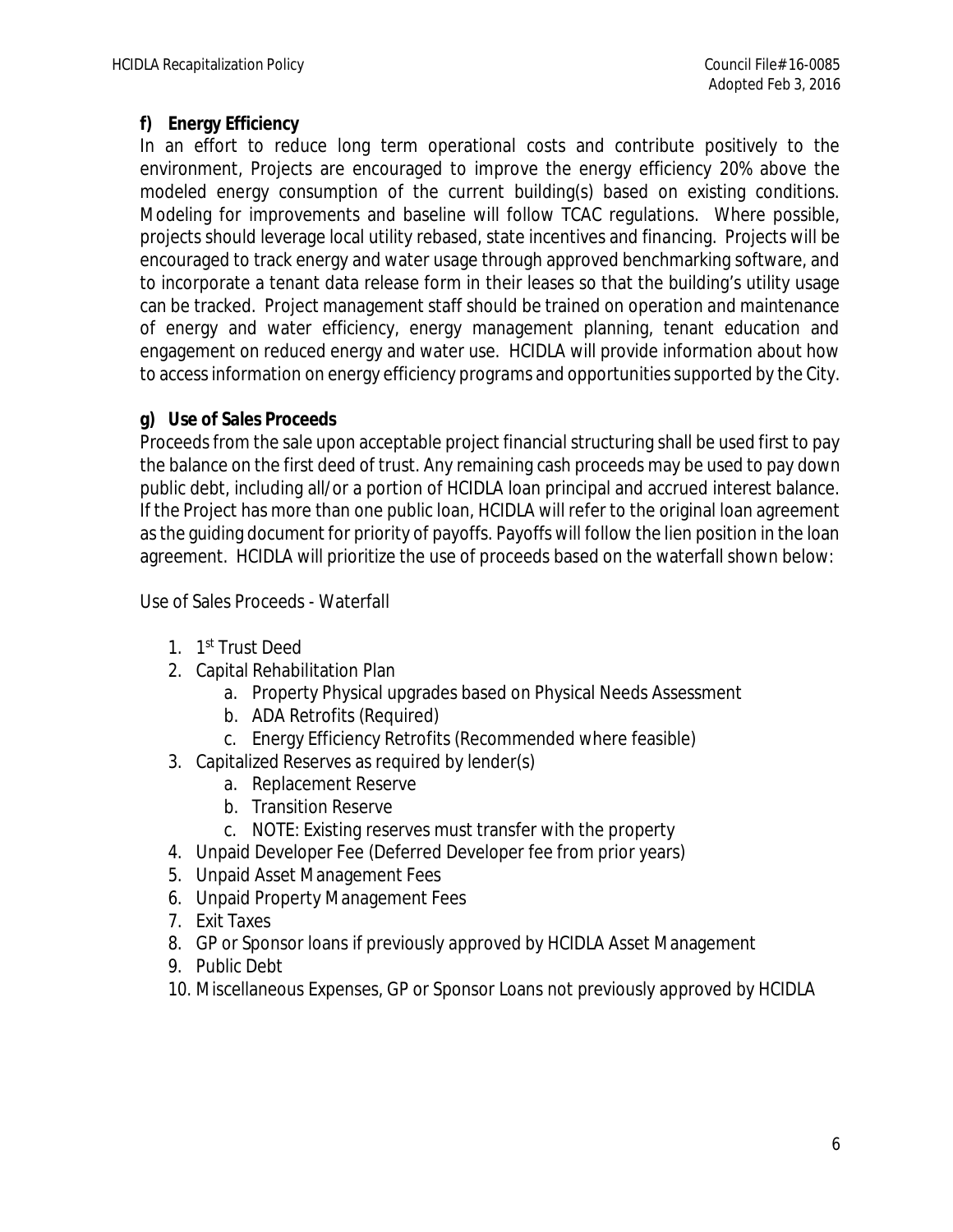In the absence of documentation in the loan agreement, HCIDLA may accept a pro-rated amount of the net proceeds. Said prorated amount shall be the same as that amount included in the HCIDLA documents regarding the proration of cash flow for residual receipts when other public lenders are part of the project's financing. The current owner is expected to negotiate this payoff arrangement with the other subordinate public lenders.

## **h) Purchase Price**

Transactions will be asked to maximize the Purchase Price from the sale of the Project to a new ownership partnership. HCIDLA expects the developer to work with their tax professional to prevent, or at worse minimize, write-offs of HCIDLA/CRA debt. Subject to prudent appraising practices, reasonable assumptions shall be made for Project Based Section 8.

# **i) Appraisal**

HCIDLA will require submittal of an "as is" appraisal prepared not more than 120 days before or after the date of the purchase agreement or transfer of ownership. The appraisal must be prepared by a California State Certified General Appraiser having no identity of interest with the development's partner(s) or intended partner or general contractor. In addition, the appraisal may not determine property value based solely on sales comparables of properties financed by public agencies. If a residential income approach is not utilized, applicant may submit either a separated market study completed within the last 6 months. Additionally, if the subject site is being sold by an entity related to the newly proposed ownership entity, any mark-up on the land costs must be clearly stated and will be subject to HCIDLA approval. HCIDLA will follow TCAC regulations for the timing of required appraisals and appraisal updates.

### **j) Exit Taxes**

Exit taxes will be considered an allowable expense of the recapitalization transaction payable from sales proceeds. Exit terms sheets including exit tax costs are required to be provided to HCIDLA 60 days prior to the CDLAC application.

### **k) Net Operating Income During Construction**

Re-capitalization transactions involve tenant-occupied properties. HCIDLA will require that 75% of Net Operating Income (NOI) be included as a capital source. An analysis of how the amount included in the capital sources was derived must be submitted to HCIDLA.

### **l) Developer Fees**

Developer fees shall be paid consistent with the City of Los Angeles' and California Tax Credit Allocation Committee's Regulations, Policies and Procedures.

### **m) Reserves**

Consistent with existing HCIDLA loan documents, the current owner is responsible for accumulating Replacement, Operating and/or Transition Reserves ("Reserves") and collecting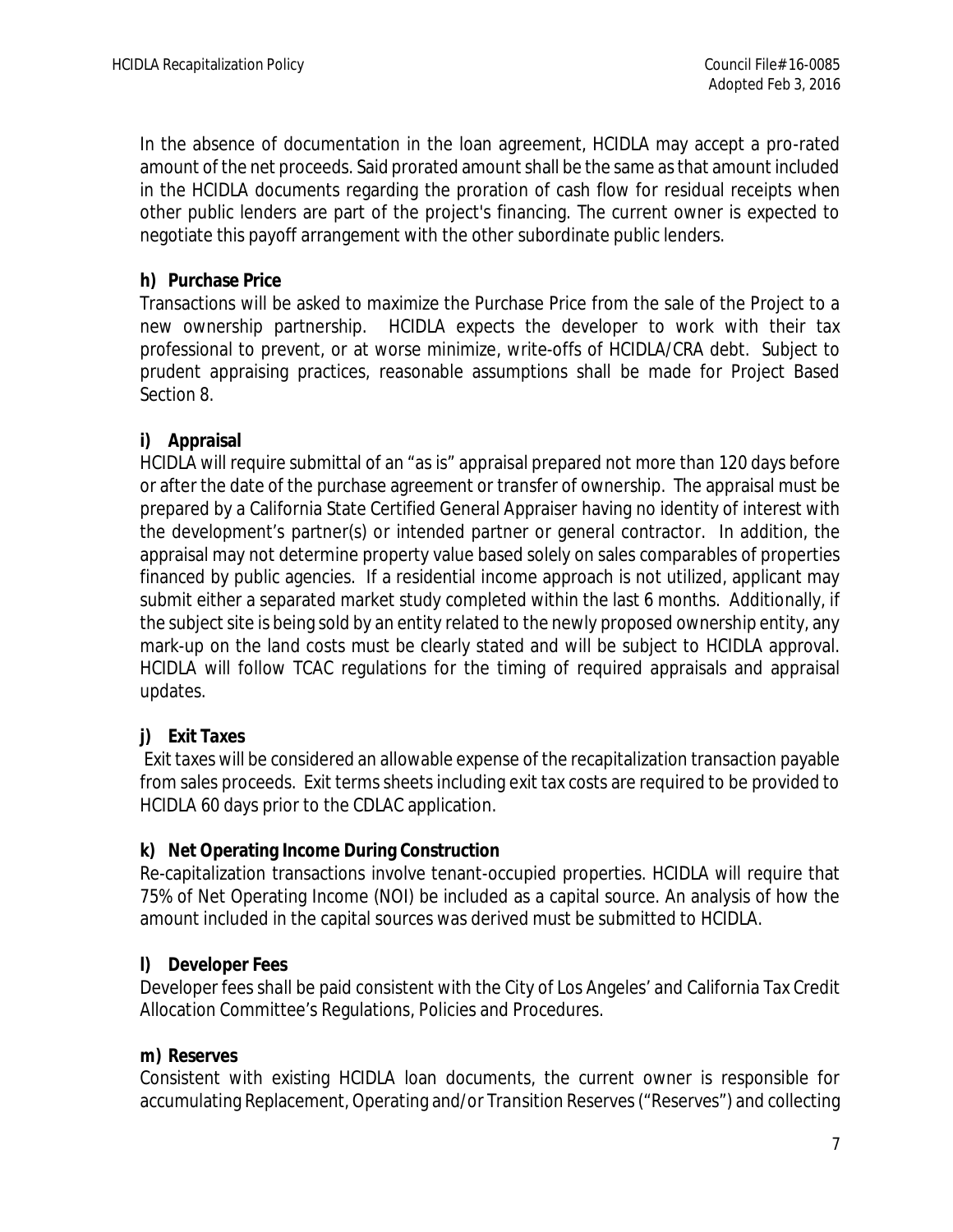Security Deposits. Any proposed reserves are to be disbursed upon approval of the lenders, including HCIDLA. Any proposed reserves shall be consistent with other lenders guidelines. Security Deposits are released to the tenants upon their exit of the property. However, both the Reserves and Security Deposits accounts will have balances at the time of sale. Those balances, in their entirety, will transfer over to the new owner. Neither the Security Deposits, nor the Reserves, can be used as a capital source to purchase the property. HCIDLA will require language in the Purchase and Sale Agreement that clearly specifies that all Reserve balances and Security Deposits will transfer over to the new ownership.

i. Contribution To Operating Reserves

For Operating Reserves, HCIDLA will allow the minimum Operating Reserve required by CDLAC, TCAC, senior lenders, the tax credit investor, or other public lenders to be the maximum allowed by HCIDLA. Any funds left over from the "Reserves" transferred to the new ownership, after depositing the Replacement and Operating amounts as set forth herein, shall be used for project related costs.

**ii.** Contribution To Replacement Reserves Replacement Reserves will be funded, prior to distributions, at the rate consistent with CDLAC, TCAC, other lenders, the tax credit investor**,** public agencies and the physical needs assessment.

#### **n) Scope Of Rehabilitation**

HCIDLA will require a property needs assessment or an engineering inspection report completed within the past twelve months by a qualified engineer or building inspector, to identify the remaining life of all major systems including, but not limited to, plumbing, electrical, HVAC, foundations and roof. Such reports shall include an accessibility report from a Certified Access Specialist (a "CASP" report), and an energy audit meeting the requirements of TCAC or other standard that may be specified by HCIDLA. The scope of rehabilitation will enable preservation of the asset for 15 years and as such may not include all of the elements that have been identified as deficient. Thus the scope of rehabilitation, will address All "Immediate Needs" as identified in the PNA;

- i. All required accessibility elements as identified in the CASP report
- ii. Certified compliance to Federal, State and local accessibility requirements;
- iii. All items necessary to meet the minimum construction requirements (including energy efficiency) of TCAC and CDLAC or other standards or requirements as may be required by HCIDLA to enable a 15 year life span of the facility

### **o) Project Costs**

HCIDLA will require a completed *proforma* in HCIDLA format at application. HCIDLA staff will review and analyze all costs, included but not limited to, property liability insurance. Said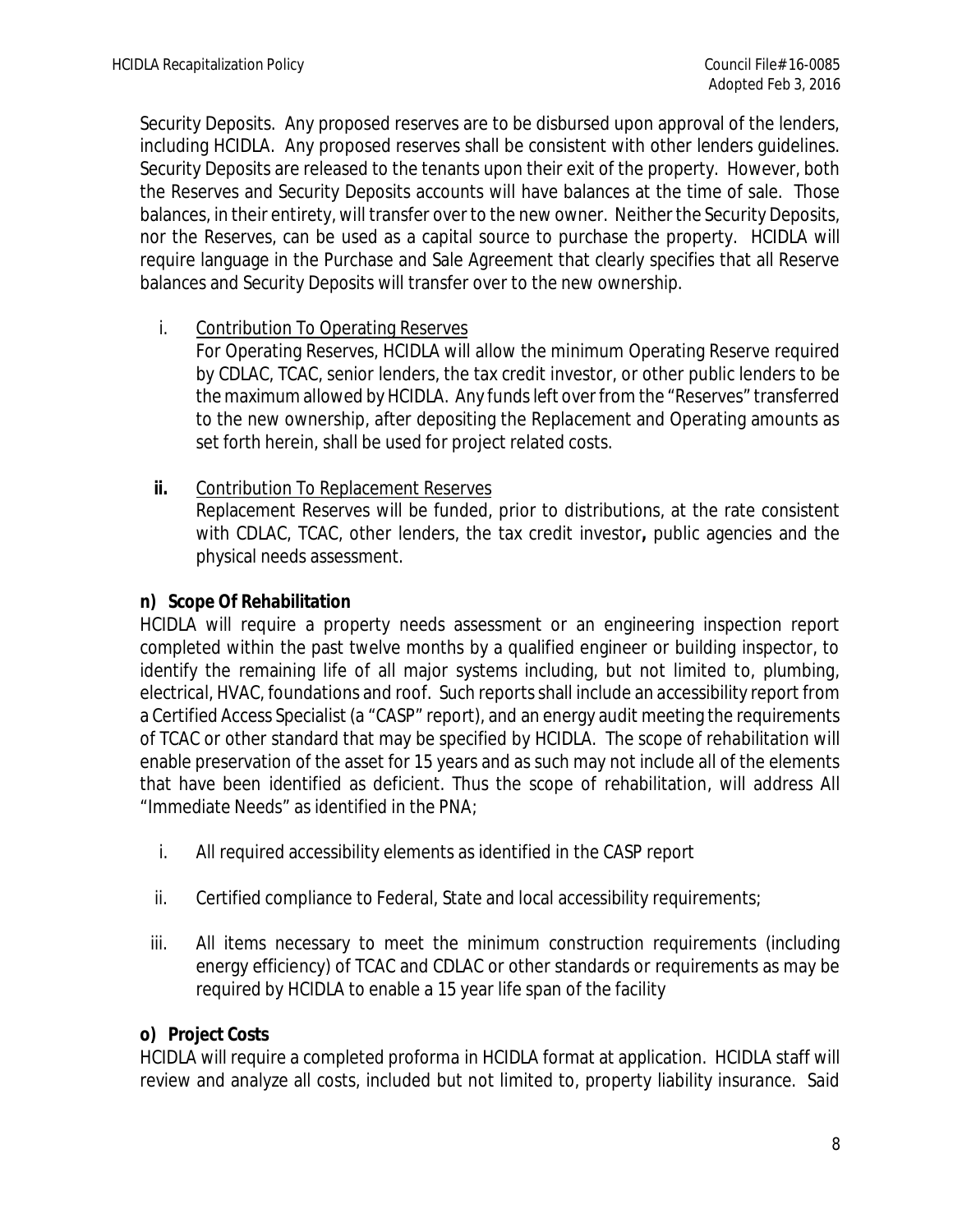insurance usually includes some allowance for improvements. HCIDLA will analyze all costs to ensure that the proposed budget is not excessive.

### **p) Operating Expenses**

Projects should generally use the underwriting guidelines referenced in the Affordable Housing Trust Fund regulations. Operating expenses shall mean actual, approved, reasonable and customary costs, fees and expenses directly attributable to the operation, recordkeeping, maintenance, taxes and management of the Project.

### **q) Supportive Services**

A Supportive Services allowance will be allowed at the time of recapitalization based on the current HCIDLA authority as reflected in the Affordable Housing Trust Fund Program. If the provisions of the existing loan have more favorable Supportive Services Policy than current HCIDLA Supportive Services policy, the older loan terms may be carried into the new loan, however the current HCIDLA reporting requirement for Social Services must be implemented in all new loans.

#### **r) Contractor Requirements**

iv. LCP Tracker

The selected contractor for the rehabilitation will be required to use LCP Tracker, or any other applicable software, to report payroll and affirmative action activity.

#### v. GMAX Contract

The selected contractor for the rehabilitation will be required to use a GMAX contract. HCIDLA will use the TCAC standard to calculate maximum in overhead, general conditions and profit.

### vi. Construction Audit

The owner will be required to include an audit of the construction contract as part of the Cost Certification. In addition to customary auditing protocols, the auditor must opine on the percentage of overhead, general conditions and profit collected by the general contractor, and any affiliated subcontractors and suppliers.

#### **8. ADMINISTRATION**

### **a) Fees**

The City will incur costs to process these Projects. Staff time will be incurred by HCIDLA, CAO, City Council and City Attorney, and other departments. Within HCIDLA alone, financial, construction, portfolio management, compliance and accounting, systems, reporting, and executive management staff time will be incurred. Therefore, in order to process these transactions HCIDLA will charge a Construction & Financing Origination Fee of \$30,000 will be charged for the re-capitalization transaction that involves re-structuring public funds. This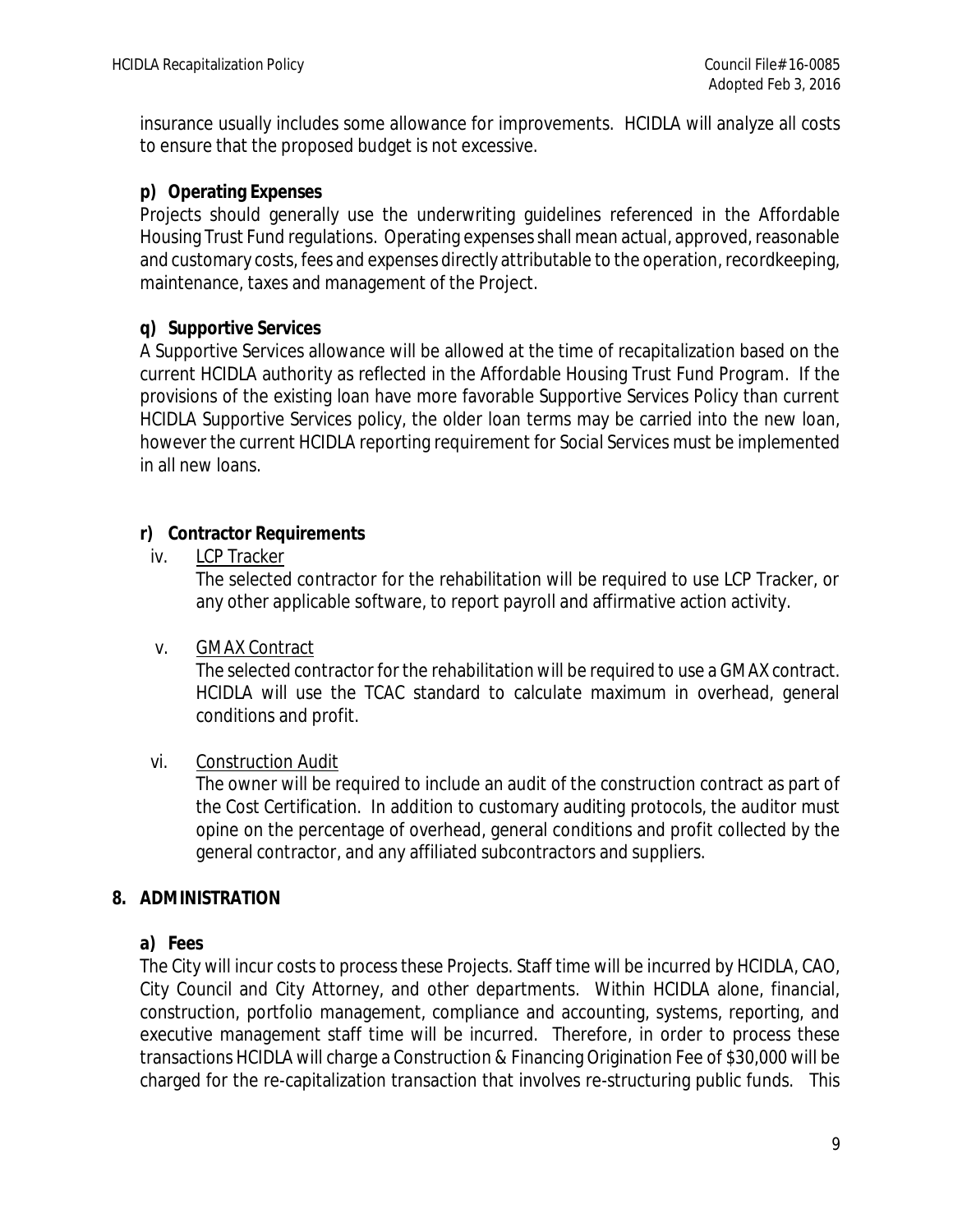fee presumes a Bond/4% tax credit transaction and it is in addition to any other Bond Program transaction fee. Said fee is due to HCIDLA based on the following schedule:

#### CONSTRUCTION & FINANCING ORIGINATION FEE SCHEDULE

- a. 10% (i.e., \$3,000) due at the time of application.
- b. 35% (i.e., \$10,500) Loan Underwriting fee due at the time of escrow closing.
- c. 55% (i.e., \$16,500) Loan Document processing due at the time of escrow closing.

#### **b) Roles And Responsibilities**

These transactions will be complicated and require multi-unit coordination (Administration, Bond, Occupancy and Portfolio Management).

### **9. EXISTING HCIDLA FINANCING**

### **a) Financing In Effect**

Nothing contained herein shall supersede the existing loan agreement for the Existing Financing. Existing Financing loan and program documents applicable to a project must have been executed, recorded and in all manner in full effect in order for a request for a proposed refinance/restructure to be considered and processed by HCIDLA pursuant to these policies.

#### **b) Re-Casting HCIDLA's Loan Balances**

HCIDLA understands that a re-capitalization transaction may require that HCIDLA, and the other public lenders, "re-cast" or re-lend to the purchasing entity a portion of its principal balance and/or accrued interest based on the purchase price established above. HCIDLA will base consideration for re-casting a portion of its principal balance and/or accrued interest on the economics of the transaction and the achievement of public benefits and project objectives mentioned above. It should be noted, HCIDLA cannot re-allocate or earmark repayment funds to a specific future project. Any payments or partial pay downs of public funds result in funds returned to the City's Affordable Housing Trust Fund, which must then be awarded to new projects according to the AHTF guidelines.

### **c) Form Of HCIDLA Loans**

HCIDLA and the City Attorney's Office will work with the new Borrower's business and tax counsel to adopt a loan document form that best meets the needs of the transaction and the City. Moreover, where ever possible, HCIDLA will take the opportunity to combine all City loans (e.g. CRA, HOME, CDBG, Section 108, etc.) into one loan document.

### **d) Revisions Of HCIDLA's Business Terms:**

HCIDLA reserves the right to negotiate changes to the business terms in conjunction with the project sponsor during the financing process. Revision of business terms may include, but are not limited to, revising the annual payment structure, the interest rate, etc. HCIDLA recognizes that such revisions to the business terms may be necessary to satisfy the 50 percent and/or the 95/5 tests.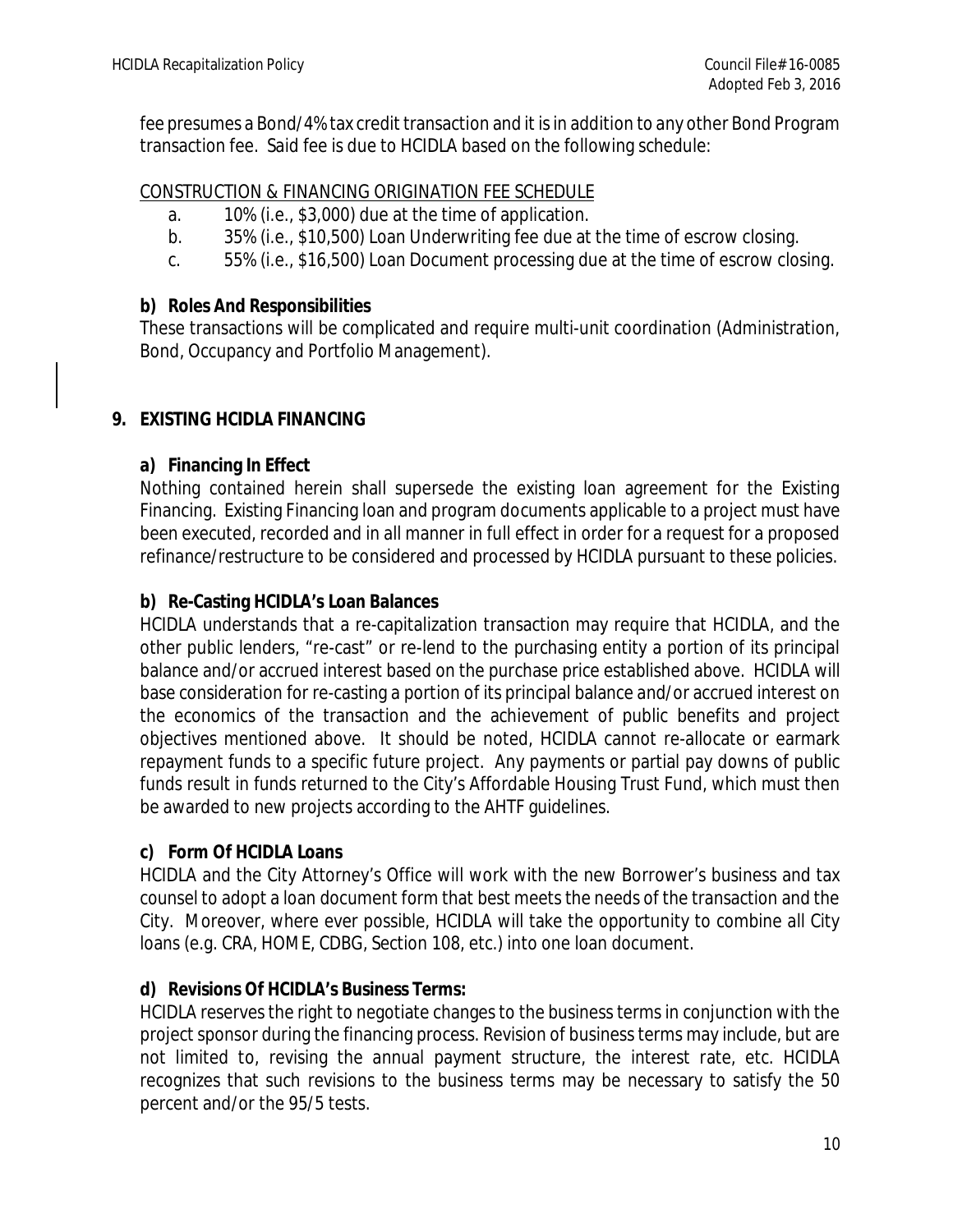#### **e) Revisions To HCIDLA's Regulatory Terms**

Any re-capitalization presents HCIDLA with the opportunity to revise and update its regulatory terms. Revision of regulatory terms may include, but are not limited to, bifurcating the covenants between HOME covenants and all-other HCIDLA covenants, reducing the HOME compliance period to the HOME required minimums.

#### **f) Revisions To CRA Loans**

As the Housing Successor Agency to CRA, HCIDLA will service and administer CRA loans in the same manner as HOME and CDBG loans during a re-capitalization transaction.

### **g) Write-Off of HCIDLA Loan Balances:**

HCIDLA recognizes that restructuring the public participation in a project may be required to achieve the public benefits for the City and the Project described in Section 4(a) and 4(b) of this policy. To this end, HCIDLA can write off a portion of the accrued interest on the City's loan if this approach achieves a clear and quantifiable public purpose, which may include assisting the developer to meet the 50 percent and/or 95/5 tests, and only if the underlying economics support this approach. HCIDLA will not consider a transaction that inappropriately shifts financial losses to the City, and financial gains to other parties in the transaction.

HCIDLA expects the developer to work with their tax counsel to prevent, or at worse minimize any proposed write-off of HCIDLA loan interest. However, while HCIDLA will consider restructuring and/or relending (e.g., receiving a loan repayment that is subsequently reloaned to the borrower) to the purchasing entity all, or a portion of, the original loan balance, including accrued interest, to support the purchase side of the transaction.

#### **h) Sharing Residual Receipts With Other Public Lenders**

Fifty percent of residual receipts shall be used to pay all public lenders, including HCIDLA, in proportion to their principal participation. The remaining 50% of residual receipts shall be paid to the project sponsor. The Buyer/Borrower is expected to negotiate this detail with the other public lenders. Finally, for purposes of residual receipts payments, any payments due on a Federal Home Loan Bank Affordable AHP loan, in junior position to the 1<sup>st</sup> deed of trust will not be eligible for residual receipts payments. LAHD expects that the Buyer/Borrower will secure approval of the FHLB of this business term.

### **i) Subordination**

HCIDLA may, at its sole discretion, subordinate security position and affordability covenants to a new conventional lender and/ or public agency lender. Subordination guidelines will be consistent with established practices under the AHTF regulations. If other public lenders outline specific subordination requirements, HCID will cooperate with the other public lenders.